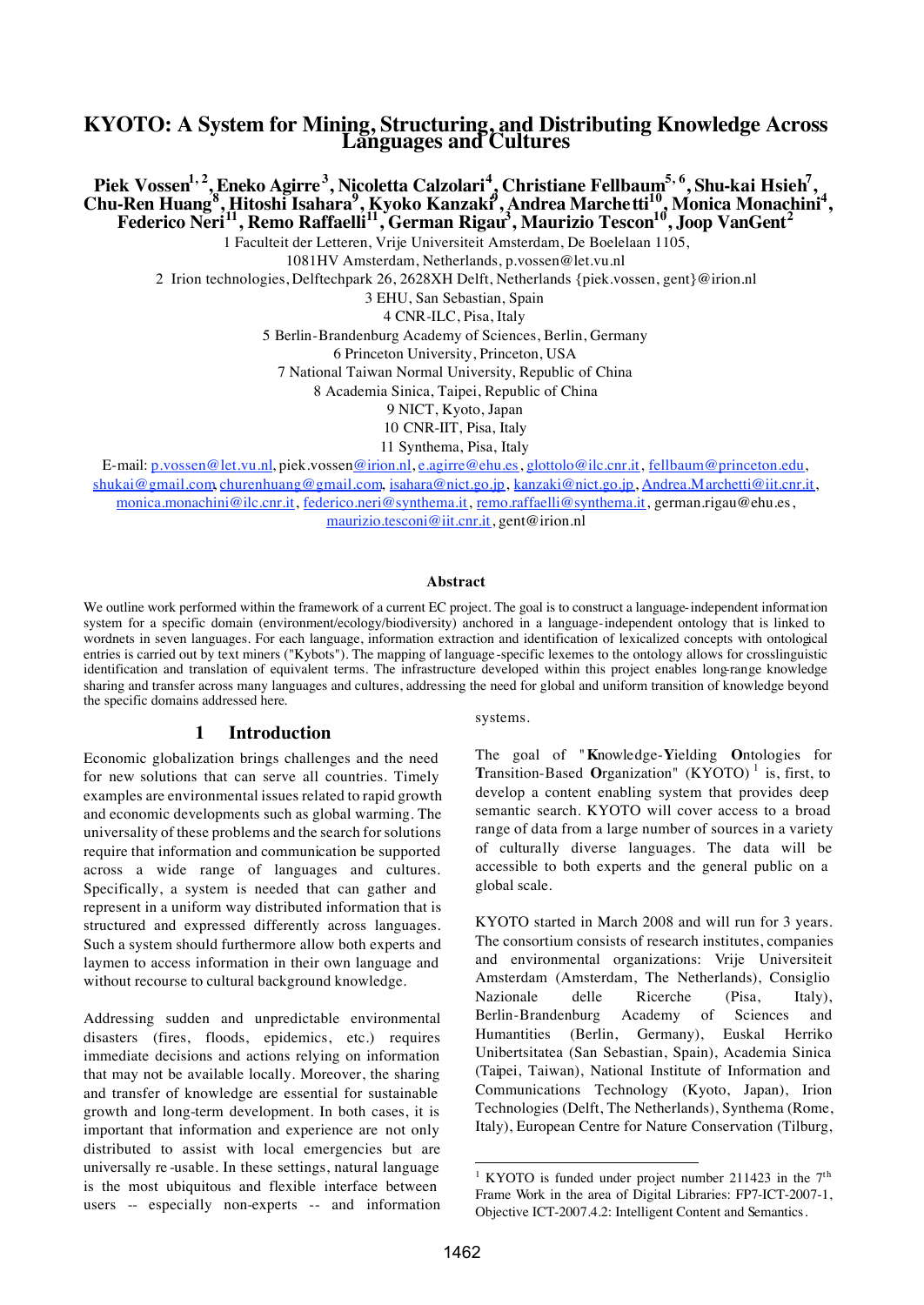The Netherlands), World Wide Fund for Nature (Zeist, The Netherlands), Masaryk University (Brno, Czech).

## **2 The KYOTO System: Overview**

KYOTO is a generic system offering knowledge transition and information across different target groups, transgressing linguistic, cultural and geographic boundaries. Initially developed for the environmental domain, KYOTO will be usable in any knowledge domain for mining, organizing, and distributing information on a global scale in both European and non-European languages.

KYOTO's principal components are an ontology linked to wordnets in seven different languages (Basque, Chinese, Dutch, English, Italian, Japanese, and Spanish), linguistic text miners, a Wiki environment for supporting and maintaining the system, and a portal for the environment domain that allows for deep semantic searches. Concept extraction and data mining are applied through a chain of semantic processors ("Kybots") that share a common knowledge base and re-use the knowledge for different languages and for particular domains.

Information access is provided through a cross-lingual user-friendly interface that allows for high-precision search and information dialogues for a variety of data from wide-spread sources in a range of different languages. This is made possible through a customizable, shared ontology that is linked to various wordnets and that guarantees a uniform interpretation for diverse types of information from different sources and languages.

The system can be maintained and kept up to date by specialists in the field using an open Wiki platform for ontology maintenance and wordnet extension.

Figure 1 gives an overview of the complete system. In this schema, information stored in various media and languages, distributed over different locations, is collected through a **Capture** module and stored in a uniform XML representation. For each language, **concept miners** are applied to extract concepts from the textual data and compare these with the wordnets for the different languages. The wordnets provide a mapping to a single shared **ontology**.



Figure 1: System architecture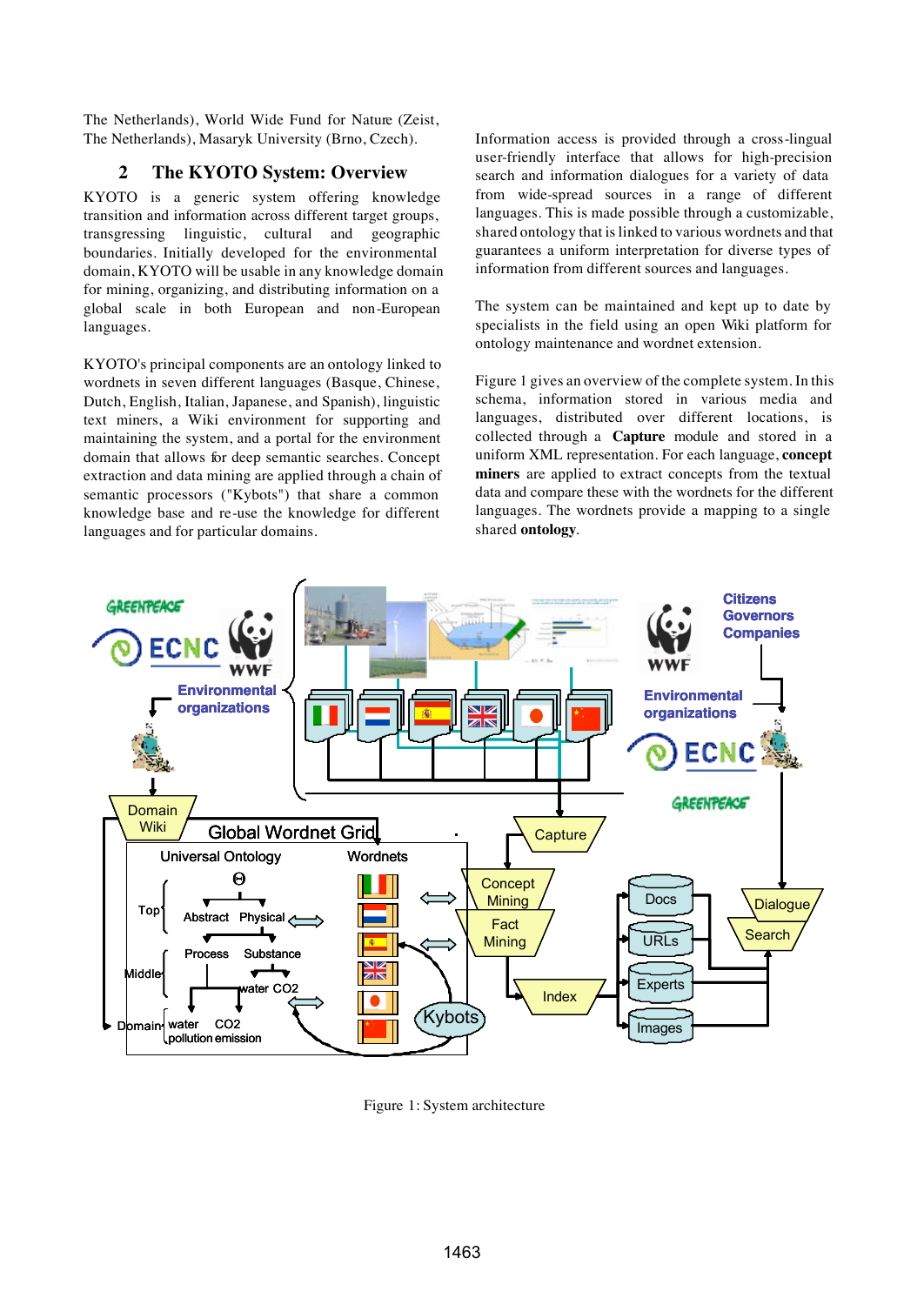Both the wordnets and the ontology can be modified and edited in a special **Wiki** environment by the people in a community; in the present project, these are specialists in the environment domain. Encoding of knowledge and wordnet enhancements for a domain will result in more precise and effective mining of information and data through **fact mining** by the so-called **Kybots**. Kybots will be able to detect specific patterns and relations in text as a result of the concepts and constraints coded by the experts. These relations are added to the XML representation of the captured text. An **indexing module** then creates the indexes for different databases and data types that can be accessed by the users through a text **search** interface or possibly **dialogue** systems. The users can be the same environmental organisations, and/or governments and citizens. In the next sections, we will discuss KYOTO's major components in more detail.

## **3 The Ontology**

The ontology, where knowledge about concepts is formally encoded, consists of three layers. The top layer is based on existing top level ontologies, among them SUMO (Niles and Pease 2001, Pease 2003), DOLCE (Masolo et al 2003) and the MEANING Top Concept Ontology (Atserias, Climent, Moré and Rigau 2005). We will investigate what ontology will be the best basis for our purpose and can also be shared across the diverse languages and cultures. If necessary, ontology fragments or elements can be shared or a selection will be made. We do not expect major differences in the fundamental semantic organisation of the different languages. Recent studies, for example, show that the Chinese radical system and character compounding tend to be based on the same qualia distinctions as in the Generative Lexicon (Ya-Min and Huang 2006, Ya-Min, Hsieh and Huang 2007).

The middle layer will be derived from existing wordnets, where concepts are mapped to lexical units. The ontology's mid-level must be developed such that it connects domain terms and concepts to the top-level. We define all the high-level and mid-level concepts that are needed to accommodate the information in the environmental domain. Knowledge is implemented at the most generic level to maximize re -usability yet precisely enough to yield useful constraints in detecting relations. Within the domain, we extend the ontologies to cover all necessary concepts and applicable, sharable relations.The domain terms are extracted semi-automatically from the source documents or manually created through a Domain Wiki. The Domain Wiki allows experts to modify and extend the domain level of the ontology and extend the wordnets accordingly. It enables community-based resource building, which leads to increased, shared understanding of the domain and at the same time result in the formalization of this knowledge, so that it can be used by an automatic system.

This resource will build on the Multilingual Central

Repository (MCR) knowledge base (Atserias et al 2004) developed in the MEA NING project (Rigau 2002). Currently, the MCR consistently integrates more than 1.6 million semantics links among concepts. Moreover, the current MCR has been enriched with about 460.000 semantic and ontological properties (Atserias, Climent, Rigau 2002): Base Concepts and Top Concept Ontology (Atserias, Climent, Moré and Rigau 2005), WordNet Domains (Magnini, Cavaglia. 2000), Suggested Upper Merged Ontology (SUMO) (Niles and Pease 2001), providing ontological coherence to all the uploaded wordnets.

Extensions to wordnets and the ontology will be propagated through appropriate sharing protocols, developed exploiting LeXFlow, a framework for rapid prototyping of cooperative applications for managing lexical resources (XFlow Marchetti et al 2006) and LexFlow (Tesconi et al 2006, Tesconi et al 2007, Soria et al 2006a, b). The shared ontology guarantees a uniform interpretation layer for the diverse information from different sources and languages. At the lowest level of the ontology, we expect that abstract constraints and structures can be hidden for the users but can still be used to prevent fundamental errors, e.g. creating a concrete concept for an adjective. This is supported by presenting the users with fragments of text that represent the origin or source of the concepts and terms and may express valuable relations. Users can highlight relevant text fragments which are converted to conceptual relations. From these relations, the system can generate checks that need to be verified or point to other text fragments.

The Wiki users focus on formulating conditions and specifications that they understand without having to worry about the linguistic and knowledge engineering aspects. They can discuss these specifications within their community to reach consensus and provide proper labels in each language.

#### **4 Kybots**

Once the ontological anchoring is established, it will be possible to build text mining software that is able to detect semantic relations and propositions. Data miners, so-called Kybots (**K**nowledge-**y**ielding ro **bots**), can be defined using constraints among relations at a generic ontological level. These logical expressions need to be implemented in each language by mapping the conceptual constraint onto linguistic patterns. A collection of Kybots created in this way can be used to extract the relevant knowledge from textual sources represented in a variety of media and genres and across different languages and cultures. For example, the concept of *pollution* can be defined as a situation in which a certain concentration of a substance is present in a location, at a point of time. This information can be found in different text segments, even requiring some inferencing, e.g. the logical result of some process that leads to the concentration. Kybots will represent such knowledge in a uniform and standardized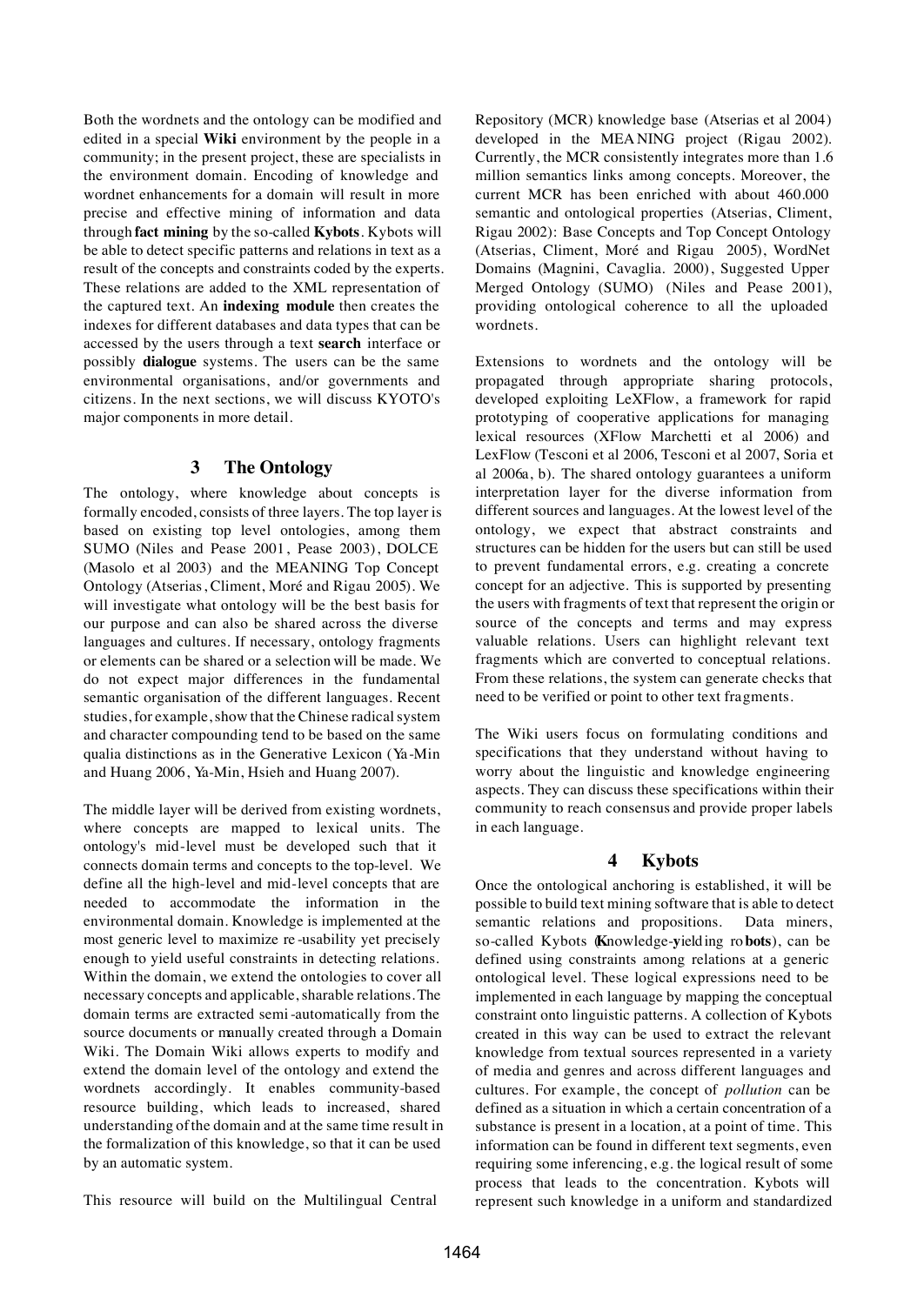XML format, compatible with WWW specifications for knowledge representation such as RDF and OWL.

Kybots are developed to cover users' questions and answers as well as generic concepts and relations occurring in any domain, such as named-entities, locations, time-points, etc. Kybots are primarily defined at a generic level to maximize re -usability and inter-operability. We develop the kybots that are necessary for the selected domain but the system can easily be extended and ported to other domains.

The Kybots operate on a morpho-syntactic and semantic encoding level that is the same across all the languages. Each group will use existing linguistic processors or develop additional ones as needed for basic linguistic analysis including tokenization, segmentation, morpho-syntactic tagging, lemmatization and basic syntactic parsing. Each of these processes can be different but the XML encoding of the output will be the same. This will guarantee that Kybots can be applied to the output of text in different languages in a uniform way. We will use as much as possible existing and available free software for this process. Note that the linguistic expression rules of ontological patterns in a specific Kybot are to be defined on the basis of the common output encoding of the linguistic processors. Likewise, they can share specifications of linguistic expression in so far as the relations are expressed in the same way in these languages.

## **5 Indexing, Searching, and Interfacing**

The extracted knowledge and information is indexed by an existing search system that can handle fast semantic search across languages. It uses so-called contextual conceptual indexes, which means that occurrences of concepts in text are interpreted by their co-occurrence with other concepts within a linguistically defined context, such as a noun phrase or sentence. The co-occurrence patterns of concepts can be specified in various ways, possibly based on semantic relations that are defined in the logical expressions. Thus, the system yields different results for searches for *polluting substance* and *polluted substance*, because these involve different semantic relations (activity vs. undergoing) between the same concepts (pollute and substance). By mapping a query to concepts and relations, very precise matches can be generated, without the loss of scalability and robustness found in regular search engines that rely on string matching and context windows.

Reasoning over facts and ontological structures makes it possible to handle diverse and more complex types of questions. Crosslinguistic and -cultural understanding is vouchsafed through the ontological anchoring of language via wordnets and text miners.

## **6 The Wiki Environment**

The Wiki environment, a so-called a *Wikyoto*, enables

domain experts to easily extend and manage the ontology and the wordnets in a distributed context and to constantly reflect the continuous growth and changes of the data they describe. It has the characteristics typical of a generic wiki engine:

- Web based highly-interactive interface, tailored to domain experts who don't know the underlying complex data model (ontology plus wordnet of different languages);
- tools to support collaborative editing and consensus achievement such as discussion forums, and list of last updates;
- automatic acquisition of information from external Web resources (e.g. Wikipedia);
- rollback mechanism: each change to the content is versioned;
- search functions providing the possibility to define different search patterns (synset search, textual search and so on);
- role-based user management.

In addition, the wiki engine manages the underlying complex data model of the ontology and the wordnets so as to keep it consistent: this is achieved through the definition of appropriate sharing protocols. For instance, when a new domain term such as *water pollution* is inserted into a language-specific wordnet by a domain expert, a new entry, referred to as dummy entry because of the incompleteness of the information represented, will be automatically created and added to the ontology and in the remaining wordnets. The Wiki environment will list all dummy entries to be filled in, in order to notify them to domain experts allowing for their complete definition and integration into KYOTO ontological and lexical resources. In this context, English can be used as the common ground language in order to support the extension process and the propagation of changes among the different wordnets and the ontology.

## **7 Sharing**

Knowledge sharing is a central aspect of the KYOTO system and occurs on multiple levels.

## **7.1 Sharing and Re-Use of Generic Knowledge**

Sharing of generic ontological knowledge in the domain takes place mainly through subclass relations. We collect all the relevant terms in each language for the domain and add them to the general ontology. Possibly, these concepts can be imported from a specific wordnet and "ontologized". It will be important to specify exactly the ontological status of the terms: only disjunct types need t o be added (Fellbaum and Vossen 2007, Vossen and Fellbaum fc). For example,  $CO<sub>2</sub>$  is a type of substance, whereas *greenhouse gases* do not represent a different type of gas or substance but refer to substances that play a specific role in specific circumstances. From the text, we may extract the relation: *CO2* is a type of *greenhouse gas* and therefore a type of *gas*. However, the ontological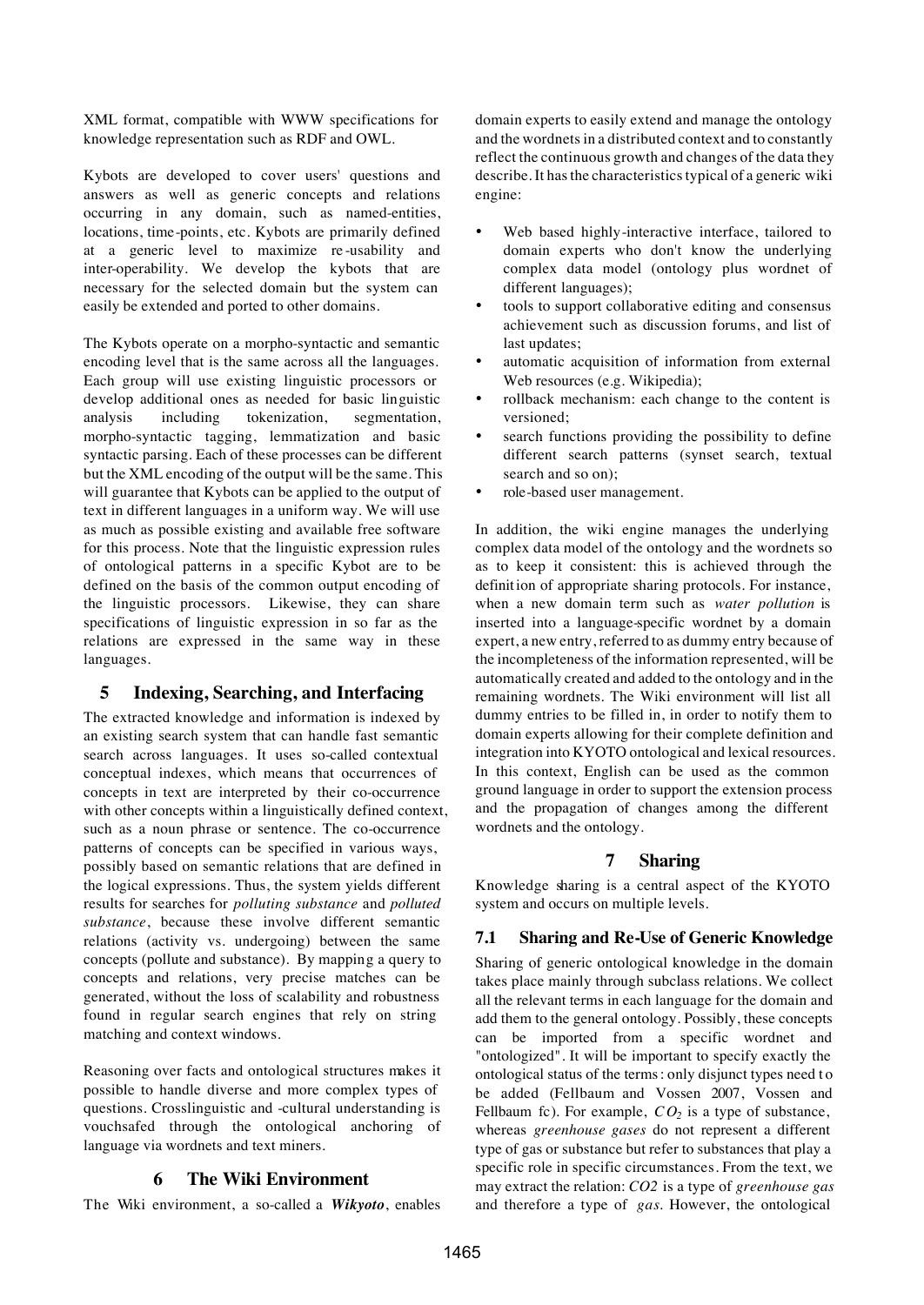principles and constraints, define *CO2* as a molecule regardless of its form: solid, liquid or gas. This can only be solved by defining *greenhouse gas* as non-rigid circumstantial concept (Masolo et al 2003).

 In so far as new definitions and axioms need to be specified, they can be added for the specific subtypes in the domain. However, this is only necessary if the related information also needs to be mined from the text and is not already covered by the generic miners. Next, the generic and domain knowledge is shared among all participating languages through the mapping of the different wordnets to the ontology. Extension to different domains is possible though not within the scope of the current project.

#### **7.2 Sharing and Re-Use of Generic Kybots**

The sharing of Kybots is more subtle. For example, *concentrations of substances*, *causal relations among processes* or *conditional states for processes* can be stated as general conceptual patterns using a simple logical expression. Within a specific domain, any of these relations and conditions could be detected in the textual data by just using these general patterns. Thus, people usually do not use domain-specific words in a language to refer to the causal relation itself but they use general words such as "cause" or "factor". Since any causal relation may hold among processes and or states, they can also hold in the environmental domain. Certain valid conditions can be specified in addition to the general ones, as they are relevant for the users. For example,  $CO<sub>2</sub>$ *emissions* can be derived from a certain process involving certain amounts of the substance  $CO<sub>2</sub>$  but critical levels can be defined in the text miner as a conceptual constraint. Furthermore, we may want to limit the ambiguity of interpretation that arises at the generic levels to only one interpretation at the domain level; it is currently an open question to what extent generic patterns can be used or need to be tuned.

Each language group can build a Kybot, capturing a particular relation. A given logical expression that underlies the Kybot of another language can be re-used, or a new pattern can be formulated for a language and a generic universal pattern derived from it. We foresee a system where the text miners can load any set of Kybots in combination with the ontology, a set of wordnets and expression rules in each language. Each Kybot, a textual XML file, contains a logical expression with constraints from the ontology (either the general ontology or a domain instantiation). Through the wordnets and the expression rules, the text miner knows how to detect a pattern in running text for each specific language. In this way, logical patterns can be shared across languages and across domains.

language and taken up by another group and applied to another language. Consider the case where a generic linguistic text miner is formulated for Dutch, based on Dutch words and expressions. This Kybot is projected to the ontology via the Dutch wordnet, becoming a generic ontological expression which relates two ontological classes: a Substance to a Process. This expression may be extended to a domain, where it is applied to *CO2* and *CO2 emissions*. Next, the Spanish group can load the domain specific expression and transform it into a Spanish Kybot that can be applied to a domain text in Spanish. To turn an ontological expression into a Kybot, language expressions rules and functions need to be provided. This process can be applied to all the participating languages that share the basic knowledge.

#### **7.3 Cross-Linguistic Sharing of Ontologies**

KYOTO generates Kybots in each language that go back to a shared ontology and shared logical expressions. Thus, KYOTO can be seen as a sophisticated platform for anchoring and grounding meaning within a social community, where meaning is expressed and conceived differently across many languages and cultures. It also immediately makes this shared knowledge operational so that factual knowledge can be mined from unstructured text in domains. KYOTO supports interoperability and sharing across these communities since much knowledge can be re-used in any other domain, and the ontologies support both generic and domain-specific knowledge.

#### **8 Evaluation**

The KYOTO system is evaluated in several different ways:

- 1. Wordnets and ontologies are evaluated across linguistic partners;
- 2. Language and ontology experts use the Wikyoto system to build the basic ontology and wordnet layers needed for the extension to the domain;
- 3. Domain experts use the top layer and middle layer of wordnets and ontologies plus the Wikyoto system to encode the knowledge in their domains and reach consensus;
- 4. The system is tested by integration into a retrieval system;

Cross-linguistic re -use and agreement on the semantic organization is the prime evaluation of the architecture and the system. Proposals for concepts are verified by other wordnet builders and need to be agreed upon across the languages and cultures. The same happens by domain experts in their domain, except that they do not need to discuss the technical conceptual issues. Both groups will extensively use the Wikyoto environment to reach agreements and consensus.

A Kybot can likewise be developed by a group in one

The application-driven evaluation will use a baseline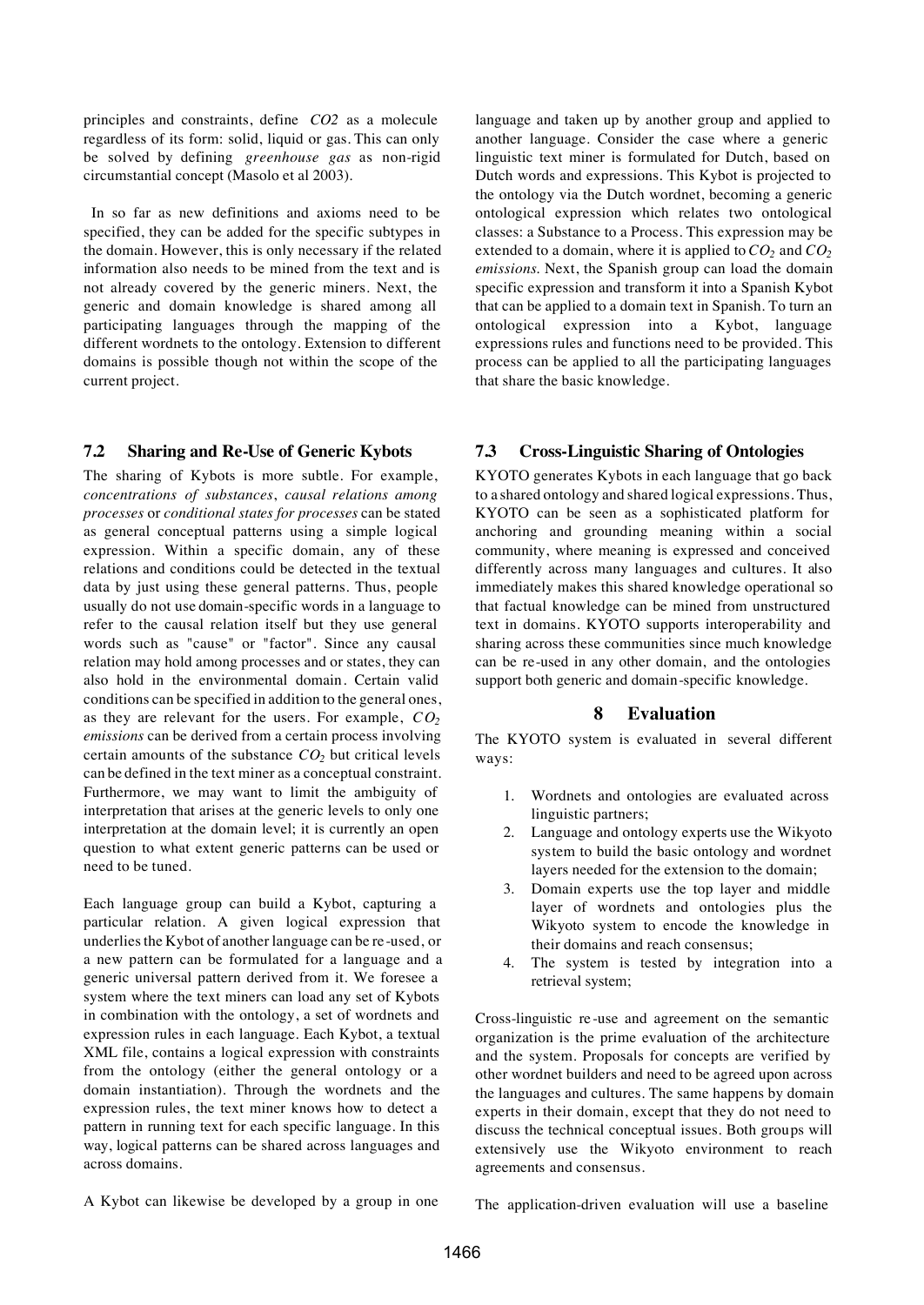evaluation that uses the current indexing and retrieval system and the multilingual wordnet database. The knowledge in KYOTO will lead to more advanced indexes in those cases that Kybots have been able to detect the relations in the text. These will lead to more precision in the indexes and also make it possible to detect complex queries for these relations. The performance of the system will be evaluated with respect to the baseline systems. This will be done in two ways:

- 1. using an overall benchmark system that runs a fixed set of queries on the different indexes and compares the results;
- 2. using end-user scenarios and interviews carried out on different indexes by test persons;

The questions and queries are selected to show the capabilities of deep semantic processing. They will be harvested from current portals in the environmental domain.

Finally, we plan to give public access to the databases (ontologies and wordnets) and to the retrieval system through the project website. Visitors are invited to try the system and give feedback.

## **9 Summary and Outlook**

KYOTO will represent a unique platform for knowledge sharing across languages and cultures that can represent a strong content-based standardization for the future that enables world wide communication. KYOTO will advance the state-of-the-art in semantic processing because it is a unique collaboration that bridges technologies across semantic web technologies, wordnet development and acquisition, data and knowledge mining and information retrieval. On top of the systems and data described earlier, we will build a Wikyoto that will allow communities to maintain the knowledge and information, without expert knowledge of ontologies, knowledge engineering and language technology. The system can be used by many groups and for a wide range of domains not covered by KYOTO. Through simple and clear interfaces that exploit the generic knowledge and check the underlying structures, users can agree on the meanings and definitions of crucial notion in their domain. The agreed-upon knowledge can be taken up by generic *Kybots* that can then detect possible relations on the basis of this knowledge in text that will be indexed and made searchable. All knowledge resources in KYOTO will be public and open source (GPL). This applies to the ontology and the wordnets mapped to the ontology. The GPL condition also applies to the data miners in each language, the DEB servers, the LexFlow API and the Wiki environments. Any research group should be able to further develop the system, to integrate their own language and/or to apply it to any other domain.

### **10 Acknowledgements**

The work described here is funded by the European

Community, in the  $7<sup>th</sup>$  Framework.

### **11 References**

- Agirre E., Martinez D. 2001. *Learning class-to-class selectional preferences.* Proceedings of the Workshop Computational Natural Language Learning (CoNLL). In conjunction with ACL'2001/EACL'2001. Toulouse, France.
- Agirre E., Martinez D. 2002. *Integrating Selectional Preferences in WordNet.* Proceedings of First International WordNet Conference. Mysore, India.
- Atserias J., L. Villarejo, G. Rigau, E. Agirre, J. Carroll, B. Magnini, P. Vossen. 2004. *The MEANING Multilingual Central Repositor*y In Proceedings of the Second International WordNet Conference-GWC 2004 p. 23-30 January 2004, Brno, Czech Republic. ISBN 80-210-3302-9
- Atserias J., Climent S., Rigau G. *Towards the MEANING Top Ontology: Sources of Ontological Meaning.* LREC'04. ISBN 2-9517408-1-6. Lisboa, 2004.
- Atserias J., Climent S., Moré J. and Rigau G. 2005. *A proposal for a Shallow Ontologization of WordNet*. Proceedings of the 21th Annual Meeting of the Sociedad Española para el Procesamiento del Lenguaje Natural, SEPLN'05. Granada, España. Procesamiento del Lenguaje Natural num. 35 pp. 161-167. ISSN: 1135-5948.
- Akmal B. Chaudhri and Awais Rashid and Roberto Zicari, 2003, XML Data Management: Native {XML} and {XML} -Enabled Database Systems, Addison Wesley Professional, 2003.
- Baldini, N., Neri, F., A Multilingual Text Mining based content gathering system for Open Source Intelligence, IAEA International Atomic Energy Agency, Symposium on International Safeguards: Addressing Verification Challenges, Wien, Austria, IAEA-CN-148/192P, Book of Extended Synopses, pp. 368-369, October 2006, 16-20.
- Bar-Haim\*R., Dagan I., Dolan B., Ferro L., Giampiccolo D., Magnini B. and Szpektor I. 2006 *The Second PASCAL Recognising Textual Entailment Challenge.* In Proceedings of the PASCAL Challenges Workshop on Recognising Textual Entailment. Venice, Italy.
- Bertagna, F., N. Calzolari, M. Monachini, C. Soria, S. Hsieh, C. Huang, A. Marchetti and M. Tesconi (to appear). "Exploring Interoperability of Language Resources: the Case of Cross-lingual Semi-automatic Enrichment of Wordnets" Language Resources and Evaluation Journal.
- Bertagna, Francesca, Monica Monachini, Claudia Soria, Nicoletta Calzolari, Chu-Ren Huang, Shu-Kai Hsieh, Andrea Marchetti, and Maurizio Tesconi. 2007. Fostering Intercultural Collaboration: a Web Service Architecture for Cross-Fertilization of Distributed Wordnets, (IWIC 2007) Kyoto, Japan
- Chou, Ya-Min and Chu-Ren Huang. 2006. *Hantology - A Linguistic Resource for Chinese Language Processing and Studying.* In Proceedings of the Fifth International Conference on Language Resources and Evaluation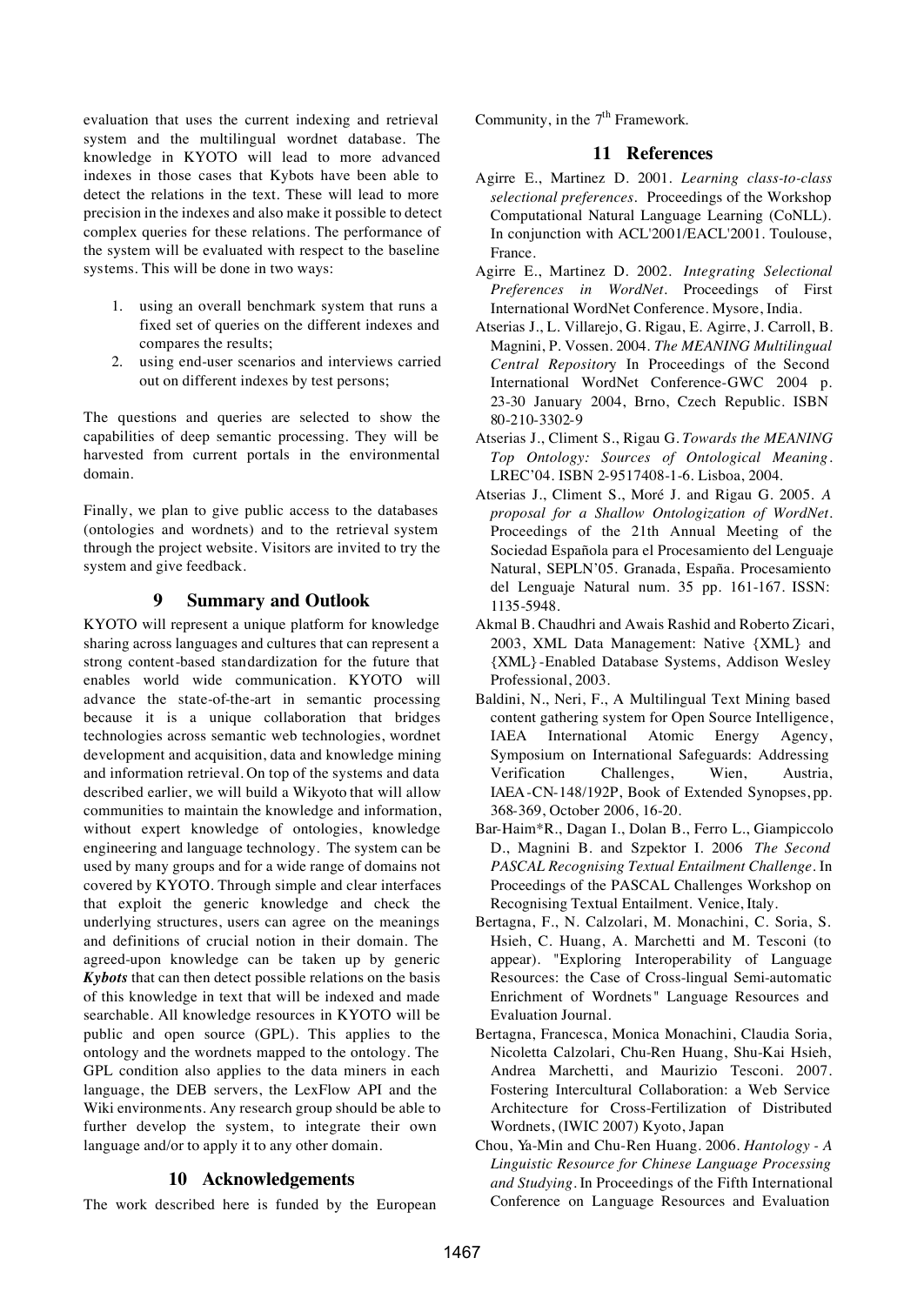(LREC 2006), Genoa, Italy.

- Chou, Ya-Min, Shu-Kai Hsieh and Chu-Ren Huang. 2007. *Hanzi Grid: Toward a Knowledge Infrastructure for Chinese Character-Based Cultures.* In: Ishida, T., Fussell, S.R., Vossen, P.T.J.M. eds.: *Intercultural Collaboration I. Lecture Notes in Computer Science,*  Springer-Verlag
- Cuadros M., L. Padró, G. Rigau. 2005. *Comparing Methods for Automatic Acquisition of Topic Signatures*. Recent Advances in Natural Language Processing (RANLP). (p. 181-186). Bulgaria, Borovets. 21-23 September, 2005.
- Cuadros M., Lluís Padró, German Rigau. 2006. *An empirical study for automatic acquisition of topic signatures*. Proceedings of Third International Global WordNet Conference. Jeju Island (Korea).
- Fellbaum, C. Ed. (1998). ``WordNet: An Electronic Lexical Database,'' Cambridge, MA: MIT Press.
- Fellbaum, C. and Vossen. P. (2007). Fellbaum, C. and Vossen. P. (2007)``Connecting the Universal tothe Specific: Towards the Global Grid.'' In: Proceedings of the First International Workshop on Intercultural Communication. Reprinted in: ``Intercultural Collaboration: First International Workshop.'' Lecture Notes in Computer Science , Vol. 4568, eds. Ishida, Toru, Fussell, Susan R. and Vossen, Piek T. J. M. New York: Springer, pp. 1-16.
- Genesereth, M. 1991. Knowledge interchange format. In: Proceedings of the Second International Conference on the Principles of Knowledge Representation and Reasoning. Morgan-Kaufman.
- Horák, Ales , Karel Pala, Adam Rambousek, and Martin Povolný, 2006, First Version of New Client-Server Wordnet Browsing and Editing Tool, Proceedings of the Third International WordNet Conference - GWC 2006, Jeju, South Korea, Masaryk University, Brno, 325-328, 2006.
- Huang, Chu-Ren, Petr Simon, and Shu-Kai Hsieh. 2007. Automatic Discovery of Named Entity Variants. Association of Computational Linguistics Annual Meeting, Prague-Czech, June 25-28.
- Huang, Chu-Ren, Nicoletta Calzolari, Aldo Gangemi, Alessandro Lenci, Alessandro Oltramari and Laurent Prévot Eds. (to appear). Ontologies and the Lexicon. *Cambridge Studies in Natural Language Processing.*  Cambridge: Cambridge University Press.
- Izquierdo R. Suárez A. and Rigau G. submitted. *Exploring the Automatic Selection of Basic Level Concepts*. In Proceedings of the Joint Conference on Empirical Methods in Natural Language Processing and Conference on Computational Natural Language Learning. Prague, Czech Republic
- Magnini B., G. Cavaglia. 2000. *Integrating Subject Field Codes into WordNet.* In Gavrilidou M., Crayannis G., Markantonatu S., Piperidis S. and Stainhaouer G. (Eds.) Proceedings of LREC-2000, Second International Conference on Language Resources and Evaluation, Athens, Greece, 31 May- 2 June 2000, pp. 1413-1418

Masolo, C., Borgo, S., Gangemi, A., Guarino, N.,

Oltramari A. (2003) WonderWeb Deliverable D18 Ontology Library, IST Project 2001-33052 WonderWeb: Ontology Infrastructure for the Semantic Web Laboratory For Applied Ontology - ISTC-CNR, Trento.

- Marchetti, M. Tesconi, F. Ronzano, M. Rosella, F. Bertagna, M. Monachini, C. Soria, N. Calzolari, C. Huang, S. Hsieh, 2006. "Towards an Architecture for the Global Wordnet Initiative". Proceedings of the 3rd Italian Semantic Web Workshop Semantic Web Applications and Perspectives (SWAP 2006), Pisa, Italy 18-20 December, 2006
- Marchetti, A., M.Tesconi. 2005. XFlow: an Xml-Based Document-Centric Workflow, in Proceedings WISE 2005, 20-22 November 2005 New York
- Miller, G. A., Beckwith, R., Fellbaum, C., Gross, D., and Miller, K.(1990). ``Introduction to WordNet: An On-line lexical Database.''International Journal of Lexicography, 3/4, 235-244.
- Miller, G. A., and Fellbaum, C. 1991. ``Semantic Networks of English.'' Cognition, special issue, eds. Levin, B., and Pinker, S., 197-229.
- Neri, F., Raffaelli, R., Text Mining applied to Multilingual Corpora, Knowledge Mining : Proceedings of the NEMIS 2004 Final Conference, Springer Verlag Pub., Spiros Sirmakessis Ed., ISBN-13: 978-3540250708.
- Niles, I., and Pease, A. 2001. Towards a Standard Upper Ontology. In Proceedings of the 2nd International Conference on Formal Ontology in Information Systems (FOIS-2001), Chris Welty and Barry Smith, eds, Ogunquit, Maine, October 17-19, 2001.
- Niles, I., and Pease, A. 2001. Towards a Standard Upper Ontology. Proceedings of the 2nd International Conference on Formal Ontology in Information Systems. Ogunquit, Maine.
- Niles, I., and Pease, A. 2003. Linking Lexicons and Ontologies: Mapping WordNet to the Suggested Upper Merged Ontology, Proceedings of the IEEE International Conference on Information and Knowledge Engineering, pp 412-416.
- Niles, I. and Terry, A. 2004. The MILO: A general-purpose, mid-level ontology. Proceedings of the International Conference on Information and Knowledge Engineering, Las Vegas, Nevada.
- Pease, A. 2003. The Sigma Ontology Development Environment, in Working Notes of the IJCAI-2003 Workshop on Ontology and Distributed Systems. Proceedings of CEUR 71.
- Pease, A. and Fellbaum, C. (to appear). Formal Ontology as Interlingua: The SUMO and WordNet Linking Project and GlobalWordNte. In: Huang, Chu-Ren, Nicoletta Calzolari, Aldo Gangemi, Alessandro Lenci, Alessandro Oltramari and Laurent Prevot (Eds.): *Ontologies and the Lexicon*. Cambridge Studies in Natural Language Processing. Cambridge: Cambridge University Press, 29-43.
- Rigau G., Magnini B., Agirre E., Vossen P. and Carroll J. 2002. *MEANING: A Roadmap to Knowledge Technologies.* Proceedings of COLING Workshop "A